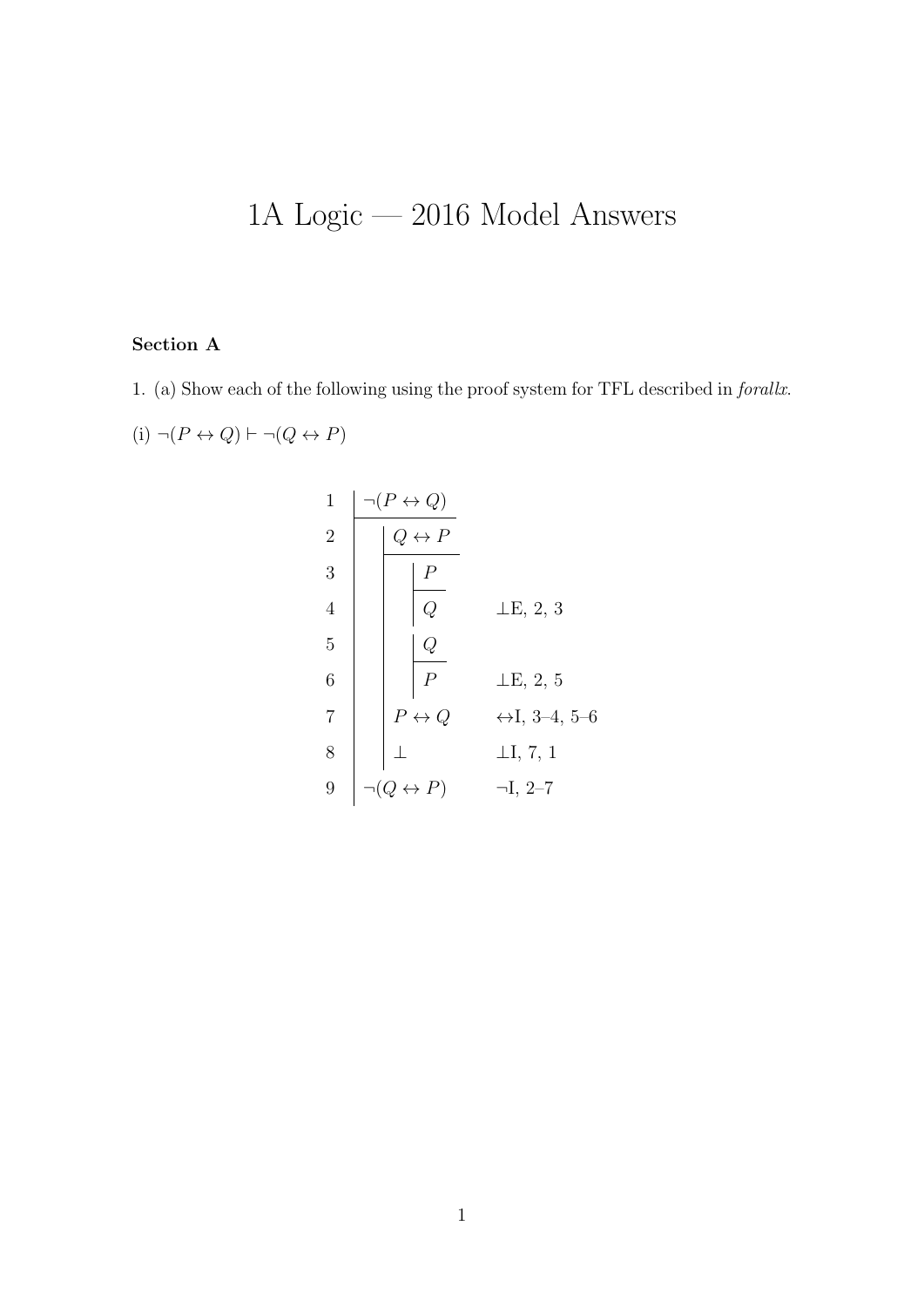(ii) 
$$
P \land \neg Q \lor R \vdash Q \rightarrow (P \lor \neg \neg R)
$$

1 
$$
P \wedge \neg Q
$$
  $\vee R$   
\n2  $Q$   
\n3  $P \wedge \neg Q$   
\n4  $P$   
\n6  $P \vee \neg \neg R$   $\vee I, 4$   
\n7  $8$   
\n8  $10$   
\n11  $P \vee \neg \neg R$   
\n12  $Q \rightarrow (P \vee \neg \neg R)$   $\vee F, 1, 3-5, 6-10$   
\n13  $Q \rightarrow (P \vee \neg \neg R)$   $\neg I, 7-8$   
\n14  $Q \rightarrow (P \vee \neg \neg R)$   $\neg I, 2-11$   
\n15  $Q \rightarrow (P \vee \neg \neg R)$   $\neg I, 2-11$ 

(iii) 
$$
\neg((P \rightarrow \neg Q) \lor \neg R) \vdash Q
$$

1  
\n
$$
\begin{array}{c|c}\n1 & \neg((P \rightarrow \neg Q) \lor \neg R) \\
2 & \neg(P \rightarrow \neg Q) \land \neg \neg R \\
3 & \neg(P \rightarrow \neg Q) \\
4 & \neg Q \\
5 & \neg Q \\
6 & \neg Q \\
7 & \neg Q \\
8 & \perp \\
10 & Q\n\end{array}
$$
\n10  
\n11  
\n12  
\n13  
\n14  
\n15  
\n16  
\n17  
\n18  
\n19  
\n10  
\n11  
\n12  
\n13  
\n14  
\n15  
\n16  
\n17  
\n18  
\n19  
\n10  
\n11  
\n12  
\n13  
\n14  
\n15  
\n16  
\n17  
\n18  
\n19  
\n10  
\n11  
\n12  
\n13  
\n14  
\n15  
\n16  
\n17  
\n18  
\n19  
\n10  
\n11  
\n12  
\n13  
\n14  
\n15  
\n16  
\n17  
\n18  
\n19  
\n10  
\n11  
\n12  
\n13  
\n14  
\n15  
\n16  
\n17  
\n18  
\n19  
\n10  
\n11  
\n12  
\n13  
\n14  
\n15  
\n16  
\n17  
\n18  
\n19  
\n10  
\n11  
\n12  
\n13  
\n14  
\n15  
\n16  
\n17  
\n18  
\n19  
\n10  
\n11  
\n12  
\n13  
\n14  
\n15  
\n16  
\n17  
\n18  
\n19  
\n10  
\n11  
\n12  
\n13  
\n14  
\n15  
\n16  
\n17  
\n18  
\n19  
\n10  
\n11  
\n12  
\n13  
\n14  
\n15  
\n16  
\n17  
\n18  
\n19  
\n10  
\n11  
\n12  
\n13  
\n14  
\n15  
\n16  
\n17  
\n18  
\n19  
\n10  
\n11  
\n12  
\n13  
\n14  
\n15  
\n16  
\n17  
\n18  
\n19  
\n10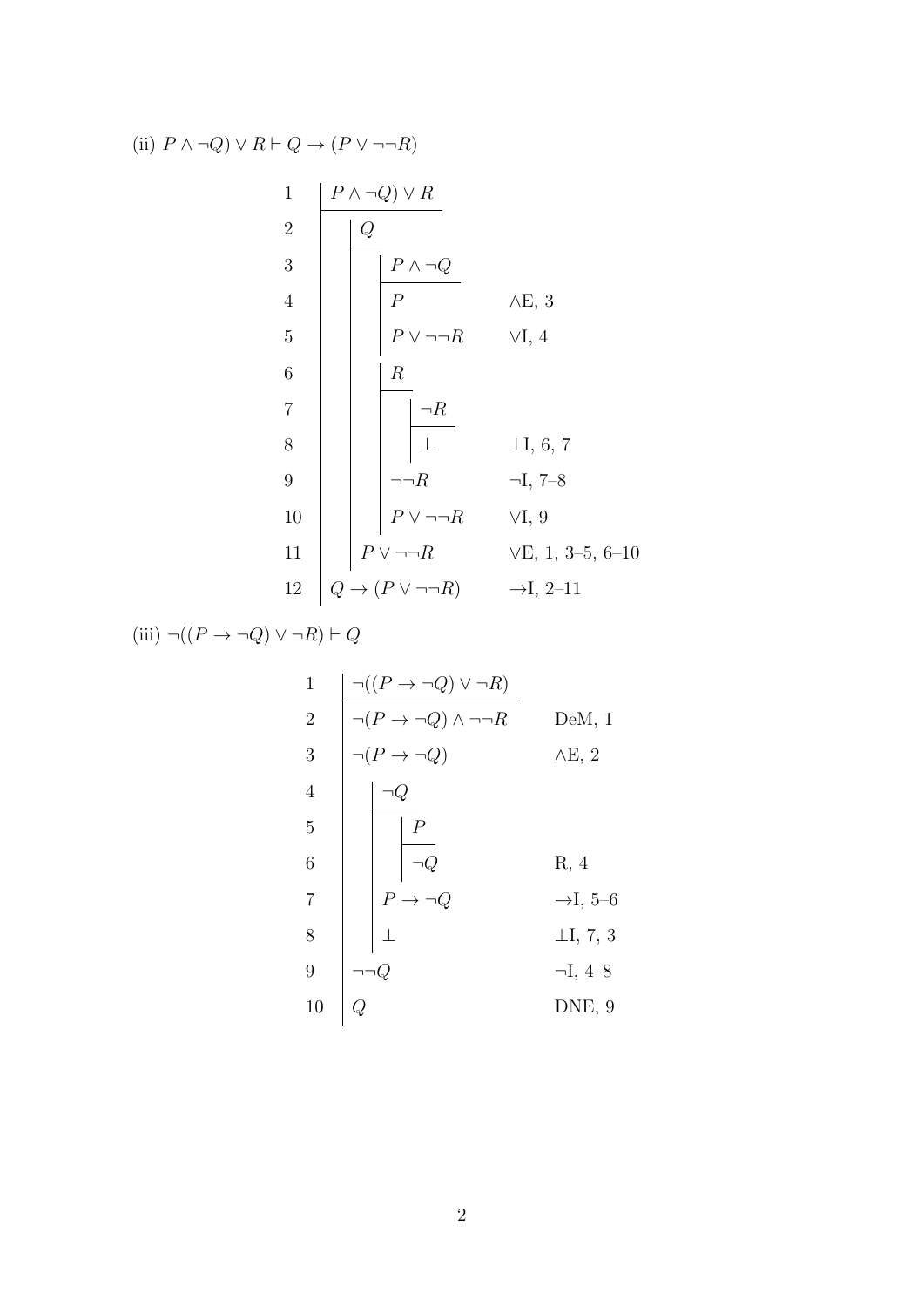$$
(iv) \neg (P \rightarrow (Q \lor R)) \vdash P \land \neg R
$$

1  
\n
$$
\begin{array}{c|c}\n1 & \neg(P \to (Q \lor R)) \\
2 & R \\
4 & Q \lor R \\
6 & \perp\n\end{array}
$$
\n4  
\n6  
\n7  
\n8  
\n9  
\n10  
\n11  
\n12  
\n13  
\n14  
\n15  
\n16  
\n17  
\n18  
\n19  
\n10  
\n11  
\n12  
\n13  
\n14  
\n15  
\n16  
\n17  
\n18  
\n19  
\n10  
\n11  
\n12  
\n13  
\n14  
\n15  
\n16  
\n17  
\n18  
\n19  
\n10  
\n11  
\n12  
\n13  
\n14  
\n15  
\n16  
\n17  
\n18  
\n19  
\n10  
\n11  
\n12  
\n13  
\n14  
\n15  
\n16  
\n17  
\n18  
\n19  
\n10  
\n11  
\n12  
\n13  
\n14  
\n15  
\n16  
\n17  
\n18  
\n19  
\n10  
\n11  
\n11  
\n12  
\n13  
\n14  
\n15  
\n16  
\n17  
\n18  
\n19  
\n19  
\n10  
\n11  
\n12  
\n13  
\n14  
\n15  
\n16  
\n17  
\n18  
\n19  
\n19  
\n10  
\n11  
\n12  
\n13  
\n15  
\n16  
\n17  
\n18  
\n19  
\n19  
\n10  
\n11  
\n12  
\n13  
\n14  
\n15  
\n16  
\n17  
\n18  
\n19  
\n19  
\n10  
\n11  
\n12  
\n13  
\n14  
\n15  
\n16  
\n17  
\n18  
\n19  
\n19  
\n10  
\n11  
\n12  
\n13  
\n14  
\n15  
\n16  
\n17  
\n18  
\n19  
\n19  
\n10  
\n11  
\n12  
\n13  
\n14  
\n15  
\n16  
\n17  
\n18  
\n19  
\n10  
\n11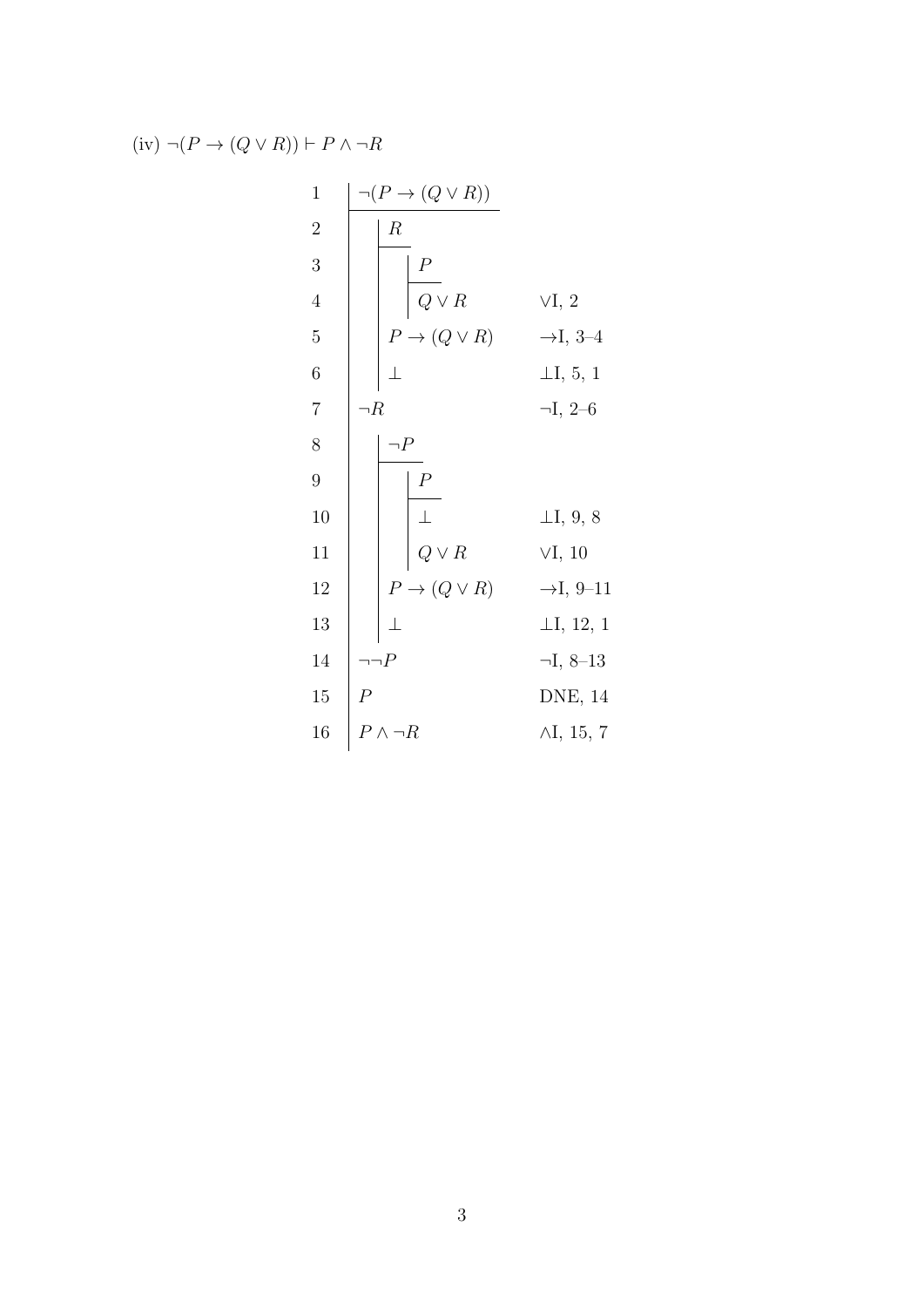$(v) \vdash P \leftrightarrow ((P \land \neg Q) \lor (P \land Q))$ 

1  
\n2  
\n3  
\n4  
\n5  
\n6  
\n6  
\n7  
\n8  
\n10  
\n
$$
P \wedge Q
$$
  
\n $P \wedge Q$   
\n $P \wedge \neg Q$   
\n $P \wedge \neg Q$   
\n $P \wedge \neg Q$   
\n $P \wedge \neg Q$   
\n $P \wedge \neg Q$   
\n $P \wedge \neg Q$   
\n $P \wedge \neg Q$   
\n $P \wedge \neg Q$   
\n $P \wedge \neg Q$   
\n $P \wedge \neg Q$   
\n $P \wedge \neg Q$   
\n $P \wedge \neg Q$   
\n $P \wedge \neg Q$   
\n $P \wedge \neg Q$   
\n $P \wedge \neg Q$   
\n $P \wedge \neg Q$   
\n $P \wedge \neg Q$   
\n $P \wedge \neg Q$   
\n $P \wedge \neg Q$   
\n $P \wedge Q$   
\n $P \wedge \neg Q$   
\n $P \wedge \neg Q$   
\n $P \wedge \neg Q$   
\n $P \wedge \neg Q$   
\n $P \wedge \neg Q$   
\n $P \wedge \neg Q$   
\n $P \wedge \neg Q$   
\n $P \wedge \neg Q$   
\n $P \wedge \neg Q$   
\n $P \wedge \neg Q$   
\n $P \wedge \neg Q$   
\n $P \wedge \neg Q$   
\n $P \wedge \neg Q$   
\n $P \wedge \neg Q$   
\n $P \wedge \neg Q$   
\n $P \wedge \neg Q$   
\n $P \wedge \neg Q$   
\n $P \wedge \neg Q$   
\n $P \wedge \neg Q$   
\n $P \wedge \neg Q$   
\n $P \wedge \neg Q$   
\n $P \wedge \neg Q$   
\n $P \wedge \neg Q$   
\n $P \wedge \neg Q$   
\n $P \wedge \neg Q$   
\n $P \wedge \neg Q$   
\n $P \wedge \neg Q$ 

(b) Show each of the following using the proof system for FOL described in forallx.  $\left[50\right]$ 

(i) 
$$
\forall x \forall y x = y \vdash \neg \exists x \exists y \neg x = y
$$

1  
\n
$$
\sqrt{x}\sqrt[3]{yx} = y
$$
\n3  
\n4  
\n5  
\n6  
\n7  
\n8  
\n1  
\n
$$
\frac{1}{3}y\sqrt{a} = y
$$
\n
$$
\frac{1}{3}y\sqrt{a} = y
$$
\n
$$
\frac{1}{3}y\sqrt{a} = y
$$
\n
$$
\frac{1}{3}y\sqrt{a} = y
$$
\n
$$
\frac{1}{3}y\sqrt{a} = y
$$
\n
$$
\frac{1}{3}y\sqrt{a} = y
$$
\n
$$
\frac{1}{3}y\sqrt{a} = 1
$$
\n
$$
\frac{1}{3}y\sqrt{a} = 1
$$
\n
$$
\frac{1}{3}y\sqrt{a} = 1
$$
\n
$$
\frac{1}{3}y\sqrt{a} = 1
$$
\n
$$
\frac{1}{3}y\sqrt{a} = 1
$$
\n
$$
\frac{1}{3}y\sqrt{a} = 1
$$
\n
$$
\frac{1}{3}y\sqrt{a} = 1
$$
\n
$$
\frac{1}{3}y\sqrt{a} = 1
$$
\n
$$
\frac{1}{3}y\sqrt{a} = 1
$$
\n
$$
\frac{1}{3}y\sqrt{a} = 1
$$
\n
$$
\frac{1}{3}y\sqrt{a} = 1
$$
\n
$$
\frac{1}{3}y\sqrt{a} = 1
$$
\n
$$
\frac{1}{3}y\sqrt{a} = 1
$$
\n
$$
\frac{1}{3}y\sqrt{a} = 1
$$
\n
$$
\frac{1}{3}y\sqrt{a} = 1
$$
\n
$$
\frac{1}{3}y\sqrt{a} = 1
$$
\n
$$
\frac{1}{3}y\sqrt{a} = 1
$$
\n
$$
\frac{1}{3}y\sqrt{a} = 1
$$
\n
$$
\frac{1}{3}y\sqrt{a} = 1
$$
\n
$$
\frac{1}{3}y\sqrt{a} = 1
$$
\n
$$
\frac{1}{3}y\sqrt{a} = 1
$$
\n
$$
\frac{1}{3}y\sqrt{a} = 1
$$
\n
$$
\frac{1}{3}y\sqrt{a}
$$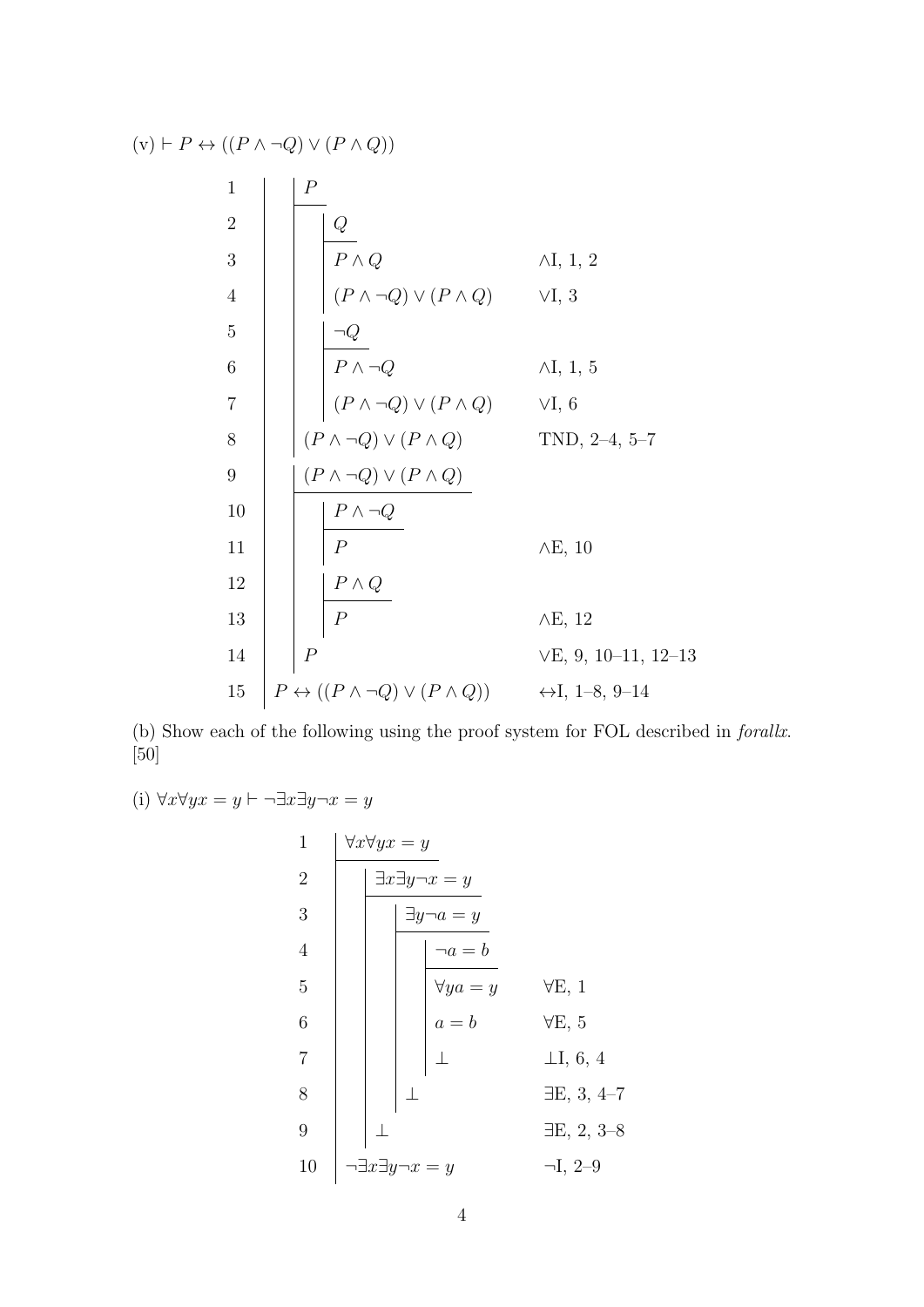(ii)  $\forall x \neg Rxx, Rab \vdash \exists x \exists y \neg x = y$ 

| 1              | $\forall x \neg Rxx$             |                   |
|----------------|----------------------------------|-------------------|
| $\overline{2}$ | Rab                              |                   |
| 3              | $a = b$                          |                   |
| $\overline{4}$ | Raa                              | $=E, 3, 2$        |
| 5              | $\cdot R$ י $\cdot$              | $\forall E, \, 1$ |
| 6              |                                  | $\perp$ I, 4, 5   |
| 7              | ה $a=b$                          | $\neg$ I, 3–6     |
| 8              | $\exists y \neg a = y$           | $\exists I, 7$    |
| 9              | $\exists x \exists y \neg x = y$ | $\exists I, 8$    |
|                |                                  |                   |

(iii)  $\forall x \exists y (Ryx \lor Qyx) \vdash \forall y (\exists x Rxy \lor \exists x Qxy)$ 

| $\mathbf{1}$     | $\forall x \exists y (Ryx \vee Qyx)$         |                      |
|------------------|----------------------------------------------|----------------------|
| $\overline{2}$   | $\exists y (Rya \vee Qya)$                   | $\forall E, 1$       |
| 3                | $Rba \vee Qba$                               |                      |
| $\overline{4}$   | Rba                                          |                      |
| 5                | $\exists x R x a$                            | $\exists I, 4$       |
| 6                | $\exists x Rxa \vee \exists xQxa$            | VI, 5                |
| $\overline{7}$   | Qba                                          |                      |
| 8                | $\exists x Q x a$                            | VI, 7                |
| $\boldsymbol{9}$ | $\exists x Rxa \vee \exists xQxa$            | VI, 8                |
| 10               | $\exists x R x a \lor \exists x Q x a$       | VE, 3, 4–6, 7–9      |
| 11               | $\exists x Rxa \vee \exists xQxa$            | $\exists E, 2, 3-10$ |
| 12               | $\forall y(\exists x Rxy \vee \exists xQxy)$ | $\forall I, 11$      |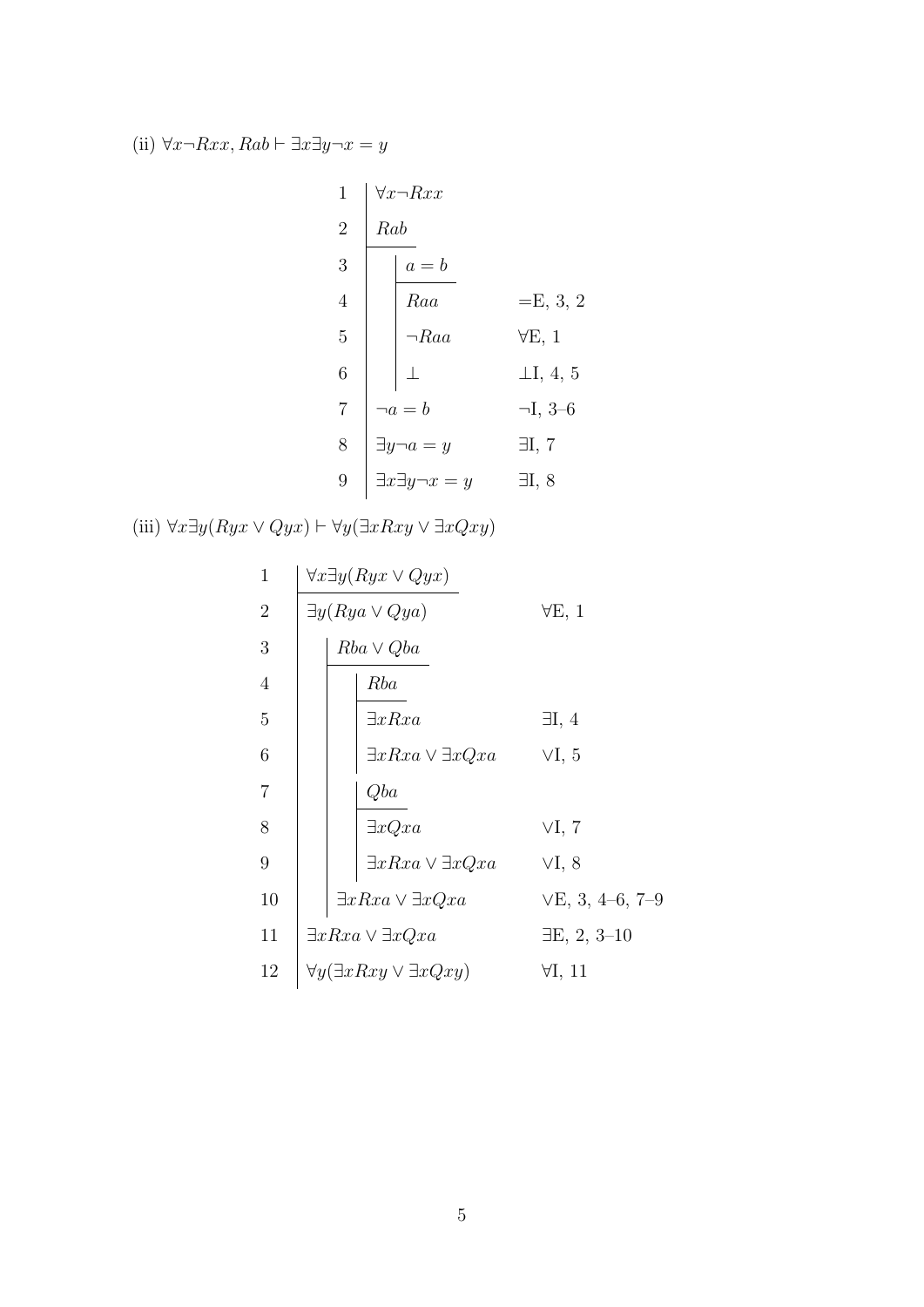(iv)  $\forall x \exists y Rxy, \exists x \exists y Rxy \vdash \exists x \exists y \exists z (Rxy \land Ryz)$ 

| 1                | $\forall x \exists y Rxy$                        |                                                |
|------------------|--------------------------------------------------|------------------------------------------------|
| $\overline{2}$   | $\exists x \exists y Rxy$                        |                                                |
| 3                | $\exists y Ray$                                  |                                                |
| $\overline{4}$   | Rab                                              |                                                |
| $\overline{5}$   | $\exists y Rby$                                  | $\forall E, 1$                                 |
| $\boldsymbol{6}$ | Rbc                                              |                                                |
| 7                | $Rab\wedge Rbc$                                  | $\wedge I$ , 4, 6                              |
| 8                | $\exists z (Rab \wedge Rbz)$                     | $\exists I, 7$                                 |
| 9                | $\exists z (Rab \wedge Rbz)$                     | $\exists E, 5, 6-8$                            |
| 10               | $\exists y \exists z (Ray \wedge Ryz)$           | $\exists I, 9$                                 |
| 11               | $\exists y \exists z (Ray \wedge Ryz)$           | $\exists E, 3, 4-10$                           |
| 12               | $\exists x \exists y \exists z (Rxy \wedge Ryz)$ | $\exists I, 11$                                |
| 13               | $\exists x \exists y \exists z (Rxy \wedge Ryz)$ | $\exists E, 2, 3\negthinspace-\negthinspace12$ |
|                  |                                                  |                                                |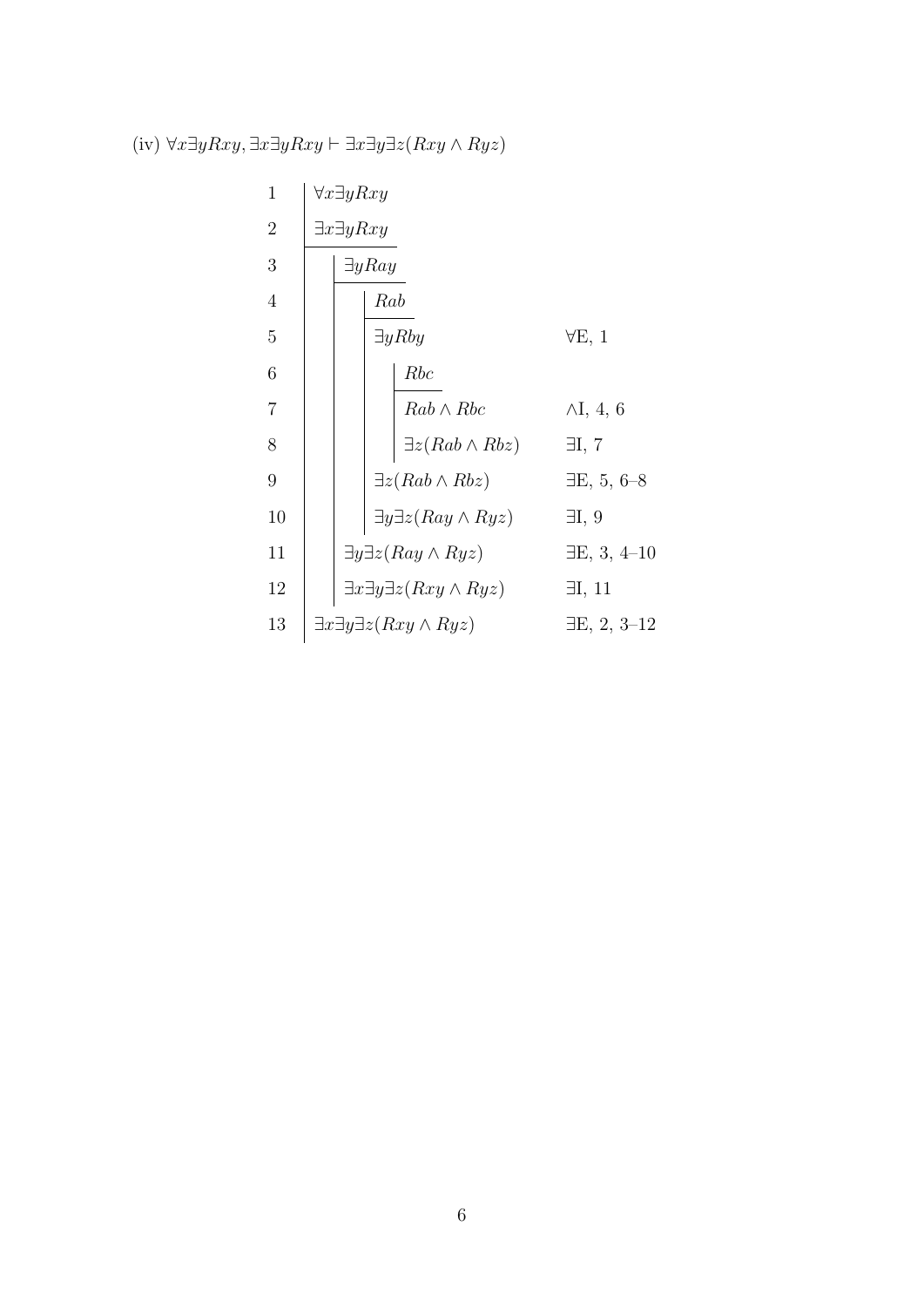1 ∃x(F x ∧ ∀y(F y → y = x)) 2 ∀x(F x ↔ Gx) 3 F a ∧ ∀y(F y → y = a) 4 ∀y(F y → y = a) ∧E, 3 5 F a ∧E, 3 6 F a ↔ Ga ∀E, 2 7 Ga ⊥E, 6, 5 8 Gb 9 F b ↔ Gb ∀E, 2 10 F b ⊥E, 9, 8 11 F b → b = a ∀E, 4 12 b = a →E, 11, 10 13 Gb → b = a →I, 8–12 14 ∀y(Gy → y = a) ∀I, 13 15 Ga ∧ ∀y(Gy → y = a) ∧I, 7, 14 16 ∃x(Gx ∧ ∀y(Gy → y = x)) ∃I, 15 17 ∃x(Gx ∧ ∀y(Gy → y = x)) ∃E, 1, 3–16

(v)  $\exists x(Fx \land \forall y(Fy \to y=x)), \forall x(Fx \leftrightarrow Gx) \vdash \exists x(Gx \land \forall y(Gy \to y=x))$ 

2. Attempt all parts of this question.

(a) Using the following symbolization key

domain: the Muppets  $Fx: x$  is a frog  $Jx$ : x tells jokes  $Sx: x$  is a singer Fxy: x is funnier than  $y$ Lxy: x loves  $y$ g: Gonzo k: Kermit m: Miss Piggy

symbolize each of the following sentences as best you can in FOL, commenting on any difficulties or limitations you encounter [50]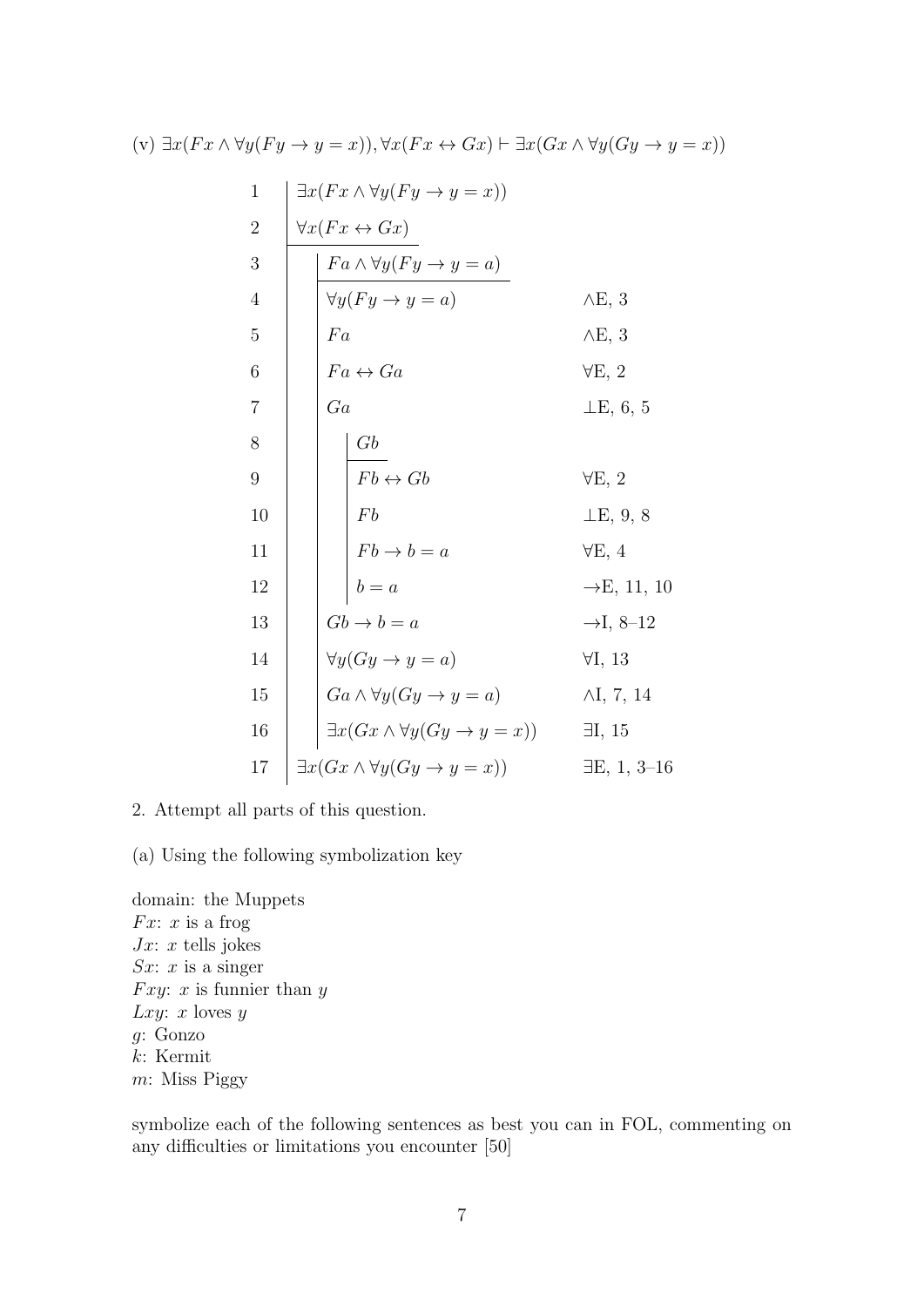(i) Miss Piggy loves Kermit unless Gonzo is funnier than Kermit.

 $Lmk \vee Fqk$ 

Comment: this assumes that the correct rendering of 'unless' is ∨.

(ii) The frog whom Miss Piggy loves also tells jokes.

 $\exists x (Fx \wedge Kmx \wedge \forall y ((Fy \wedge Kmy) \rightarrow y = x) \wedge Jx)$ 

Comment: this assumes Russell's theory of descriptions.

(iii) Precisely two singers are loved by Kermit.

 $\exists x \exists y (Sx \land Sy \land Lkx \land Lky \land \neg x = y \land \forall z ((Sz \land Lkz) \rightarrow (z = x \lor z = y)))$ 

Comment: Given the domain, this 'says' that precisely two singers who are also Muppets are loved by Kermit.

(iv) There are at most three singers, who tell jokes, and none of them are frogs.

 $\forall w \forall x \forall y \forall z ((Sw \land Sx \land Sy \land Sz) \rightarrow ((w = x \lor w = y \lor w = z \lor x = y \lor x = y \lor x = z)))$  $z \vee y = z) \wedge Jw \wedge Jx \wedge Jy \wedge Jz \wedge \neg Fw \wedge \neg Fx \wedge \neg Fy \wedge \neg Fz)$ 

Comment: Again, we've expressed that there are at most three singers who are Muppets.

(v) A frog's jokes are always funnier than a singer's.

$$
\forall x \forall y ((Fx \land Sy \land Jx \land Jy) \to Fxy)
$$

Comment: We've captured 'every joke-telling frog is funnier than every joke-telling singer'. There are at least three limitations here. First, the original is ambiguous between 'there is some frog and some singer such that the jokes of the first are funnier than those of the second' and 'every frog has funnier jokes than every singer'. Second, we don't have the resources here to compare the funniness of *jokes*, only Muppets. Third, we cannot represent the 'always'.

(vi) Both singers and frogs tell jokes

$$
\exists x \exists y (Sx \land Fy \land Jx \land Jy)
$$

Comment: The original is multiply ambiguous. It could be read in at least the following ways: 'there is some singer who tells jokes and some frog who tells jokes' or 'all singers and all frogs tell jokes' or 'there is some particular pair of singers who tell jokes and some particular pair of frogs who tell jokes'.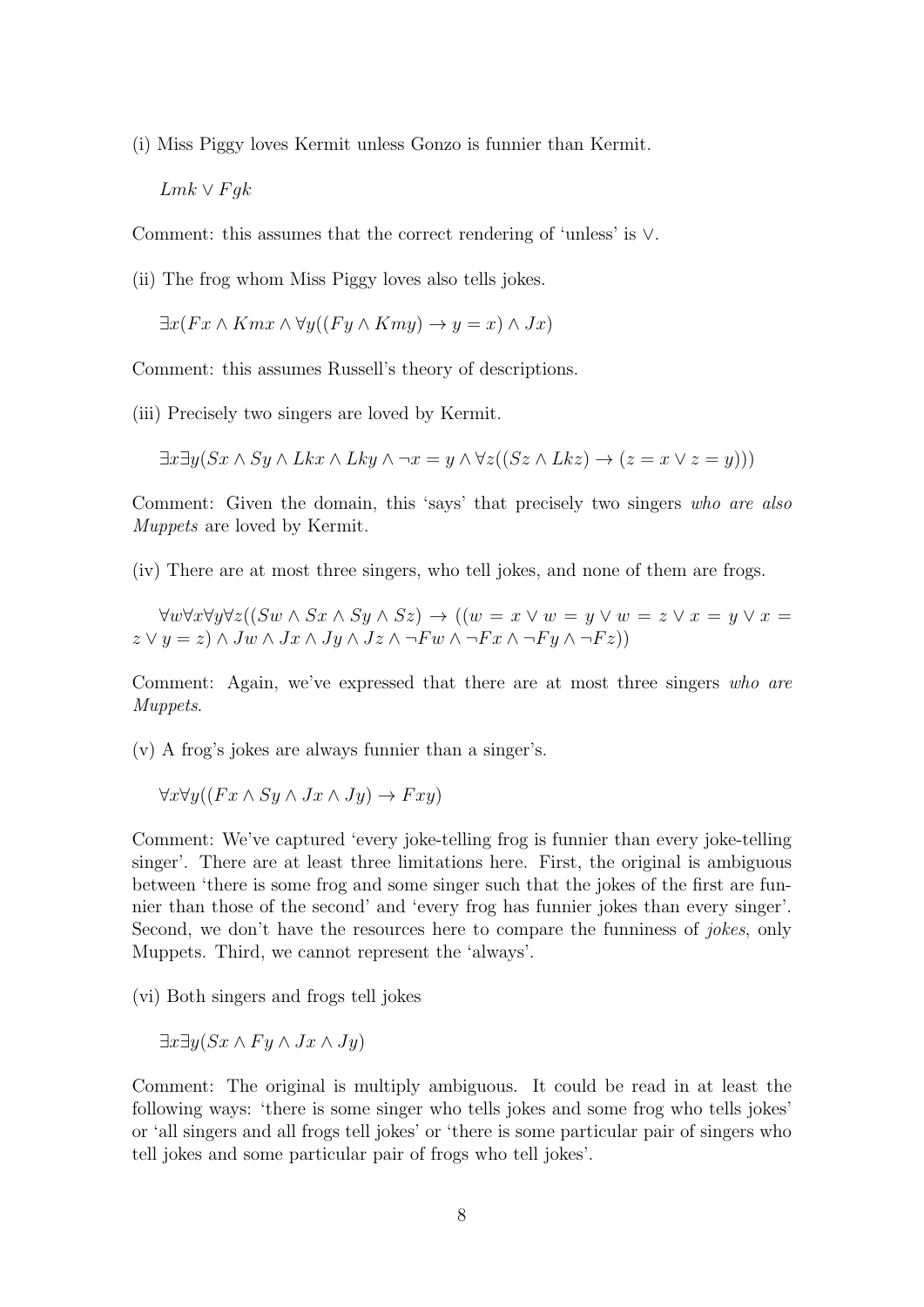(vii) All frogs love Miss Piggy, and some love Gonzo too.

 $\forall x (Fx \rightarrow Lxm) \land \exists x (Fx \land Lxq)$ 

Comment: The second conjunct of the original is ambiguous between 'some Muppets love Gonzo too' and 'some frogs love Gonzo too'.

(viii) Given that Kermit tells jokes, some frog must tell jokes.

 $\exists x (Fx \wedge Jx) \rightarrow Jk$ 

Comment: There are two problems here. First, we don't have a canonical symbolization for 'given that'. Let's say that 'A given that B' gets symbolized as ' $B \to A$ '. Second, the original contains the modal expression 'must', which we cannot represent in FOL.

(ix) Some frog and some singer are exactly as funny as Gonzo.

 $\exists x \exists y (Fx \wedge Sy \wedge \neg Fxq \wedge \neg Fyq \wedge \neg Fqx \wedge \neg Fqy)$ 

Comment: We can't directly represent 'x is exactly as funny as  $y'$  so the best we can do is represent 'x isn't funnier than y and y isn't funnier than  $x'$ .

(x) Three singing frogs are funnier than Miss Piggy.

 $\exists x \exists y \exists z (Fx \wedge Sx \wedge Fy \wedge Sy \wedge Fz \wedge Sz \wedge \neg x = y \wedge \neg x = z \wedge \neg y = z \wedge Fxm \wedge y$  $F \mathit{ym} \wedge F \mathit{zm}$ 

Comment: The original is ambiguous between 'there are at least three' and 'there are exactly three'. We've gone with the former.

(b) Show that each of the following claims is true. [40]

(i)  $\forall y(\exists x Ryx \land \exists x Qyx) \not\models \forall y \exists x (Ryx \land Qyx)$ 

 $D = \{1, 2, 3\}$  $|R| = {\langle 1, 2 \rangle, \langle 2, 1 \rangle}$  $|Q| = {\langle 1, 3 \rangle, \langle 3, 1 \rangle, \langle 3, 2 \rangle, \langle 2, 3 \rangle}$ (ii)  $\exists x (Px \rightarrow Qx) \not\models \exists x Px \rightarrow \exists x Qx$  $D = \{1, 2\}$  $|P| = \{2\}$  $|Q| = \{\}$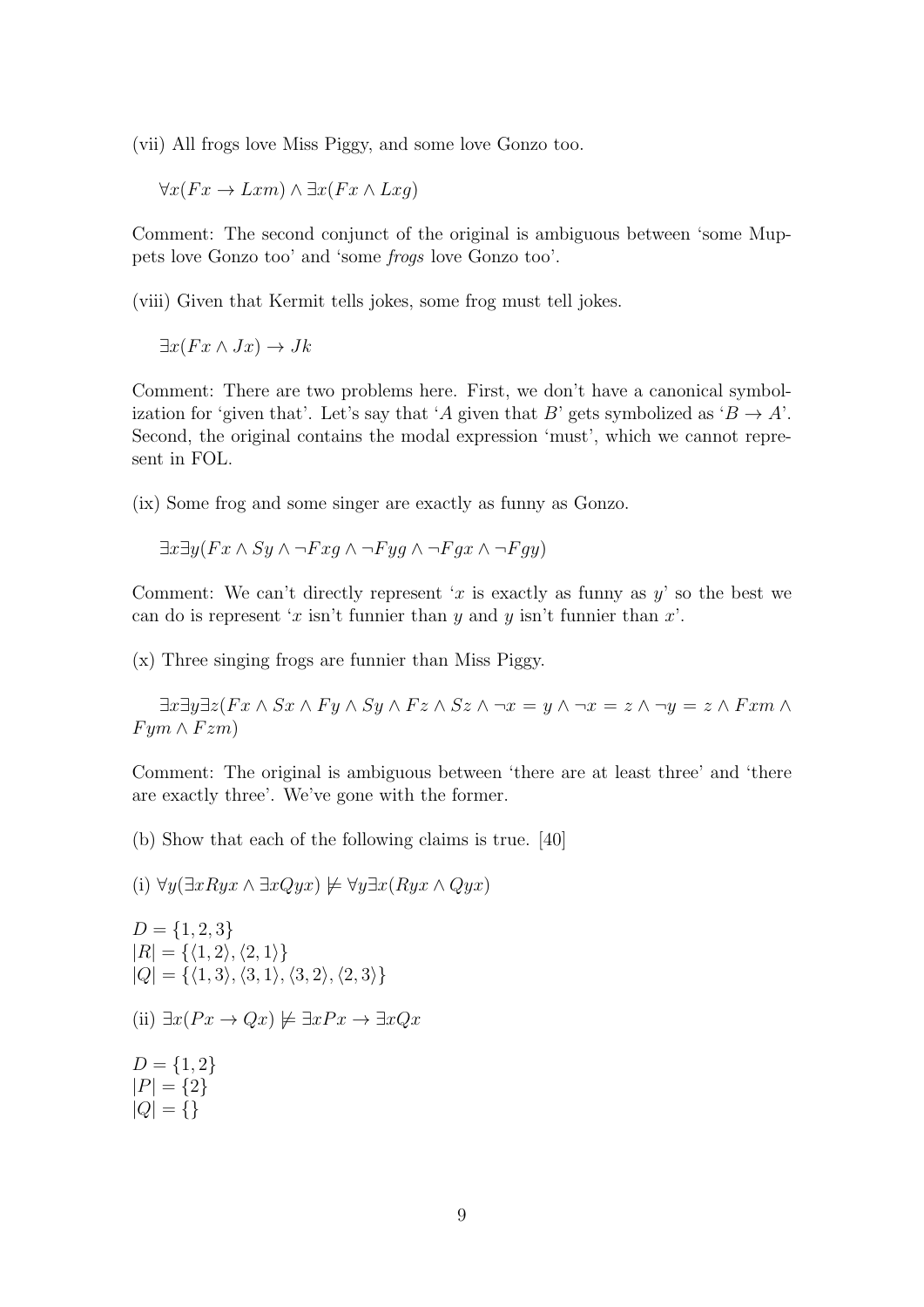(iii) 
$$
\forall x (Px \rightarrow \exists y (Rxy \land Ryx)), \neg \exists x Rxx \not\models \forall x \neg Px
$$
  
\n $D = \{1, 2\}$   
\n $|P| = \{1\}$   
\n $|R| = \{\langle 1, 2 \rangle, \langle 2, 1 \rangle\}$   
\n(iv)  $\exists x \forall y (Fy \leftrightarrow x = y), \exists x \forall y (Gy \leftrightarrow x = y) \not\models \exists x \exists y (\neg x = y \land \forall z ((Fz \lor Gz) \leftrightarrow (x = z \lor y = z)))$   
\n $D = \{1\}$   
\n $|F| = \{1\}$   
\n $|G| = \{1\}$ 

(c) Explain the differences between what is symbolized by  $\vdash$  and  $\vdash$ . [10]

'<sup> $\vdash$ </sup>' expresses syntactic or proof-theoretic consequence: 'Γ  $\vdash \phi$ ' means that there is a proof of  $\phi$  with no open assumptions but  $\Gamma$  using only the rules of a given deductive system. ' $\models$ ' expresses semantic or model-theoretic consequence: ' $\Gamma \models \phi$ ' means that every model of  $\Gamma$  is a model of  $\phi$ . The two notions can be related by soundness and completeness.

3. Explain the axiom of extensionality. Let R be the set of numbers  $\{1, 2, 3, 4\}$ , let S be the set  $\{3, 4, 5, 6\}$  and let T be  $\{5, 6, 7, 8\}$ . Write down the elements of the following sets: [20]

Extensionality:  $\forall X \forall Y (X = Y \leftrightarrow \forall z (z \in x \leftrightarrow z \in y))$ 

(i)  $R \cup T = \{1, 2, 3, 4, 5, 6, 7, 8\}$ (ii)  $R \cap (S \cup T) = \{3, 4\}$ (iii)  $\mathcal{P}(R \cap S) = \{\{3\}, \{4\}, \{3, 4\}, \phi\}$ (iv)  $\mathcal{P}(R) \cap \mathcal{P}(S) = \{\{3\}, \{4\}, \{3, 4\}, \phi\}$ (v) The set y of all elements of S that exceed some element of  $S-T$  has no members.

(b) Define reflexivity, symmetry and transitivity. For each of the following relations, say which of these properties it possesses (on the domain of presently living people):

A relation, R, is reflexive with respect to a given domain if, and only if,  $\forall x R x x$ . A relation, R, is symmetric with respect to a given domain if, and only if,  $\forall x \forall y (Rxy \rightarrow$  $Ryx$ ).

A relation, R, is transitive with respect to a given domain if, and only if,  $\forall x \forall y \forall z ((Rxy \land Rxy))$  $Ryz$   $\rightarrow Rxz$ .

(i) x is at least one inch taller than  $y$ 

not-R, not-S, T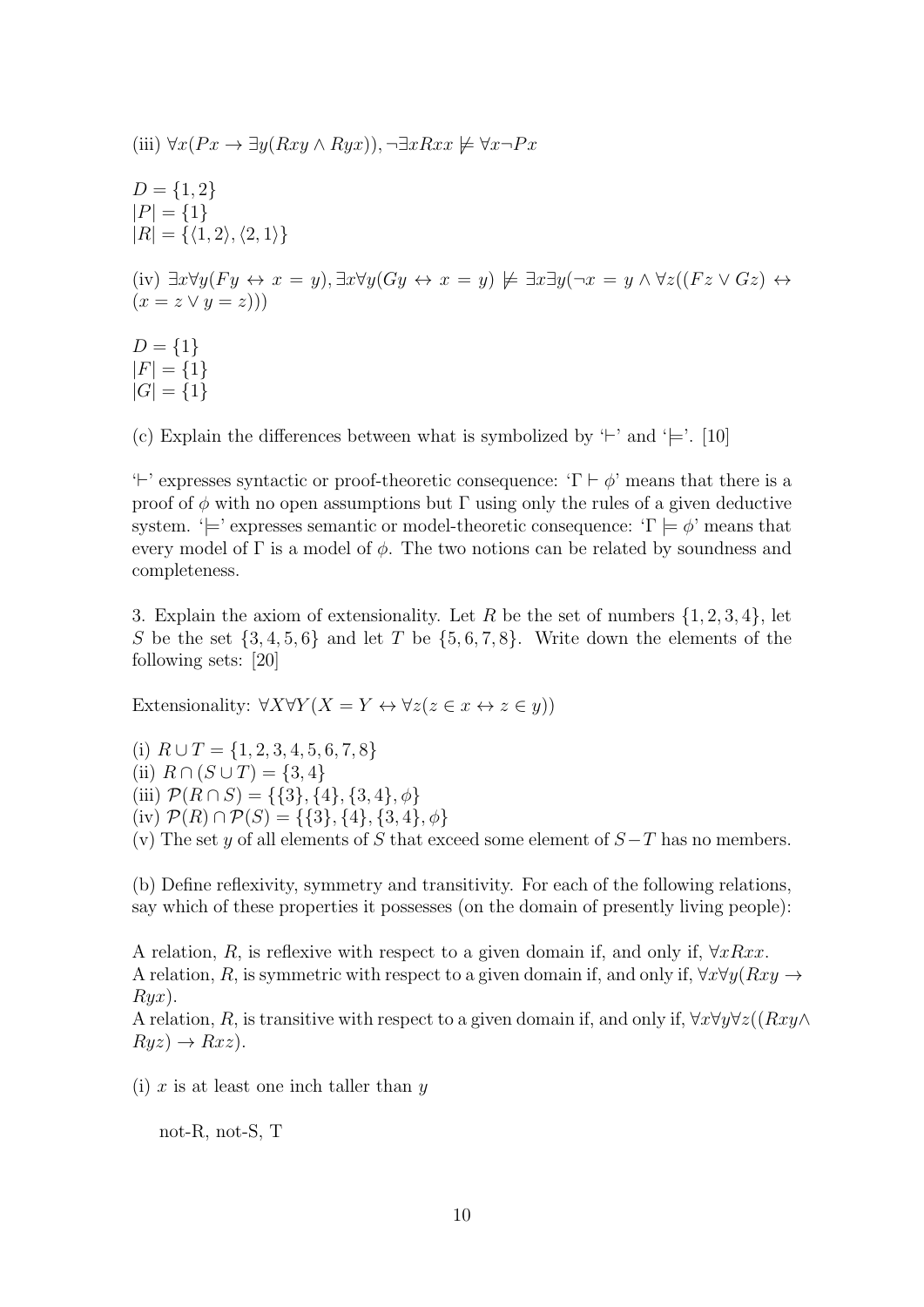(ii)  $x$  is at most one inch taller than  $y$ 

R, not-S, not-T

(iii) x is taller than y iff y is taller than x

R, S, T

 $(iv)$  x is exactly 80 years older than y not-R, not-S, T

(v) x is a brother of  $y$ 

not-R, not-S, not-T

(vi)  $x$  and  $y$  are brothers

not-R, S, not-T

(vii)  $x$  and  $y$  have the same first name or the same last name

R, S, not-T

(viii)  $x$  owns a helicopter iff  $y$  does

R, not-S, T

 $(ix)$  x is David Hasselhoff and y is not

not-R, not-S, T

 $(x)$  Most people prefer x to y

not-R, not-S, not-T

4. (a) Write down the probability axioms and the definition of conditional probability. [10]

Probability Axioms:

 $Pr(V) = 1$ , where V is our sample space (set of possible outcomes).  $Pr(X) \geq 0$  where  $X \in \mathcal{P}(V)$ if  $X ∩ Y = ∅$  then  $Pr(X ∪ Y) = Pr(X) + Pr(Y)$